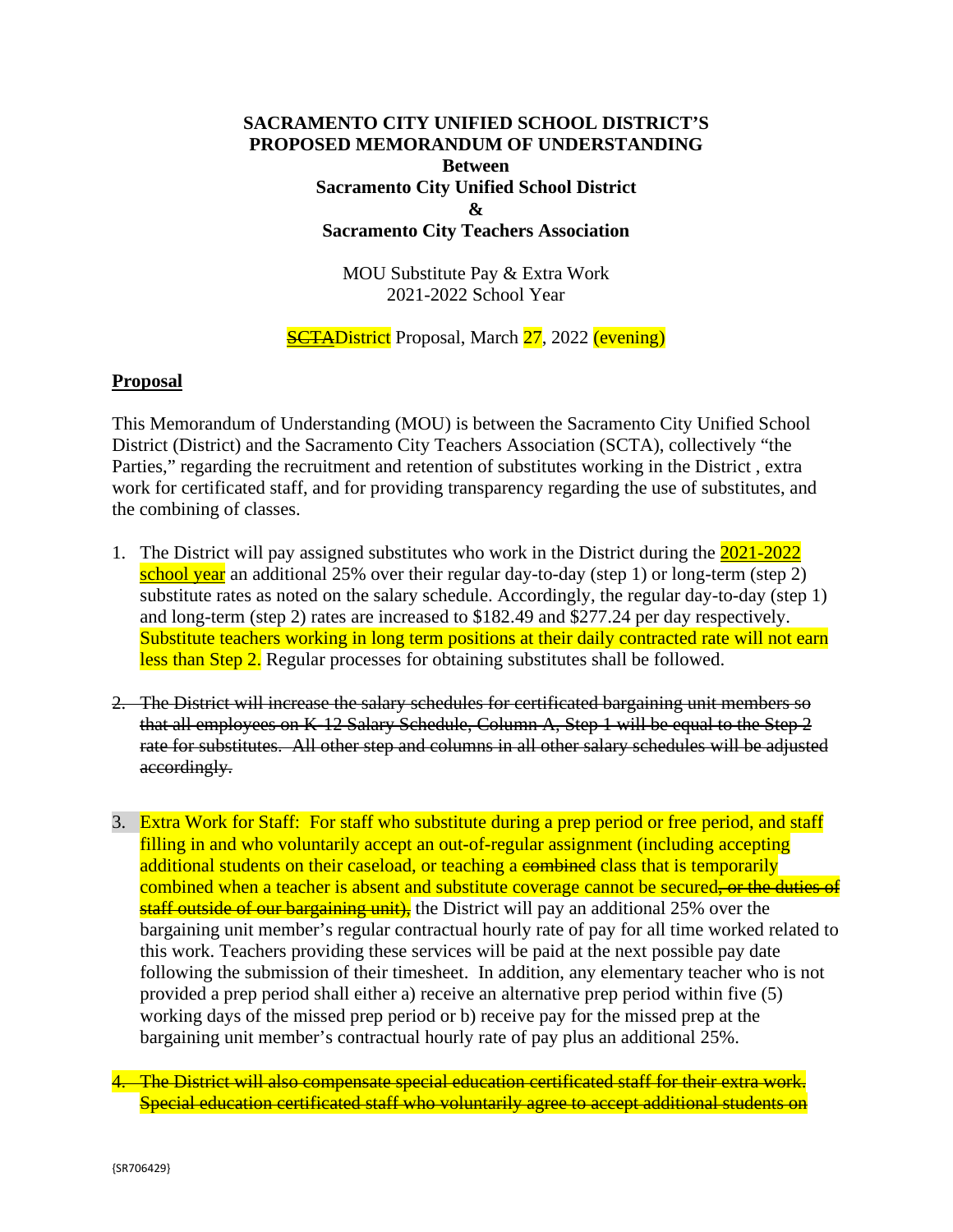their caseload shall receive an additional twenty-five percent (25%) over and above the higher rate set forth in Section 17.6.1 (k) of the collective bargaining agreement regarding easeload maximums. [Included in #3 above.]

- 5. In addition to 3 days of sick leave provided for Substitute teachers, the district will provide an additional 14 days of State-provided supplemental paid sick leave for any substitute teacher who tests positive, is experiencing COVID symptoms or is required to quarantine.
- 6. When calculating differential pay for bargaining unit members, the District shall use the 2020-21 substitute rates for all unit members.
- 7. The District will create fifty (50) full-time benefited substitute positions. Positions will be awarded according to the provisions of the collective bargaining agreement. Benefited substitutes will be employed for each instructional day of the school year, although their work site may vary based on staffing needs.
- 8. The district will make all efforts to reach out to prior substitute teachers who were removed from the substitute list in the summer of 2021 and upon request, immediately reinstate them to the substitute list.
- 9. Teachers holding a substitute teaching credential may be assigned, when necessary, to serve in an assignment for up to 60 cumulative days for any one assignment until July 2022. The district will work with SCTA to support eligible and interested substitute teachers to acquire their Career Substitute Permit.
- 10. No bargaining unit member shall be required to teach a combined class. Bargaining unit members who voluntarily agree to teach combined classes will be compensated for \$100 per hour for the time worked instructing the combined class, times the number of classes combined over and above the bargaining unit members current assignment. [Incorporated in  $# 3$  above.]
- 11. The District will notify parents or guardians of affected students when unfilled teaching vacancies are filled by substitute teachers.
- 12. The District will notify parents or guardians of affected students when classes have been combined.